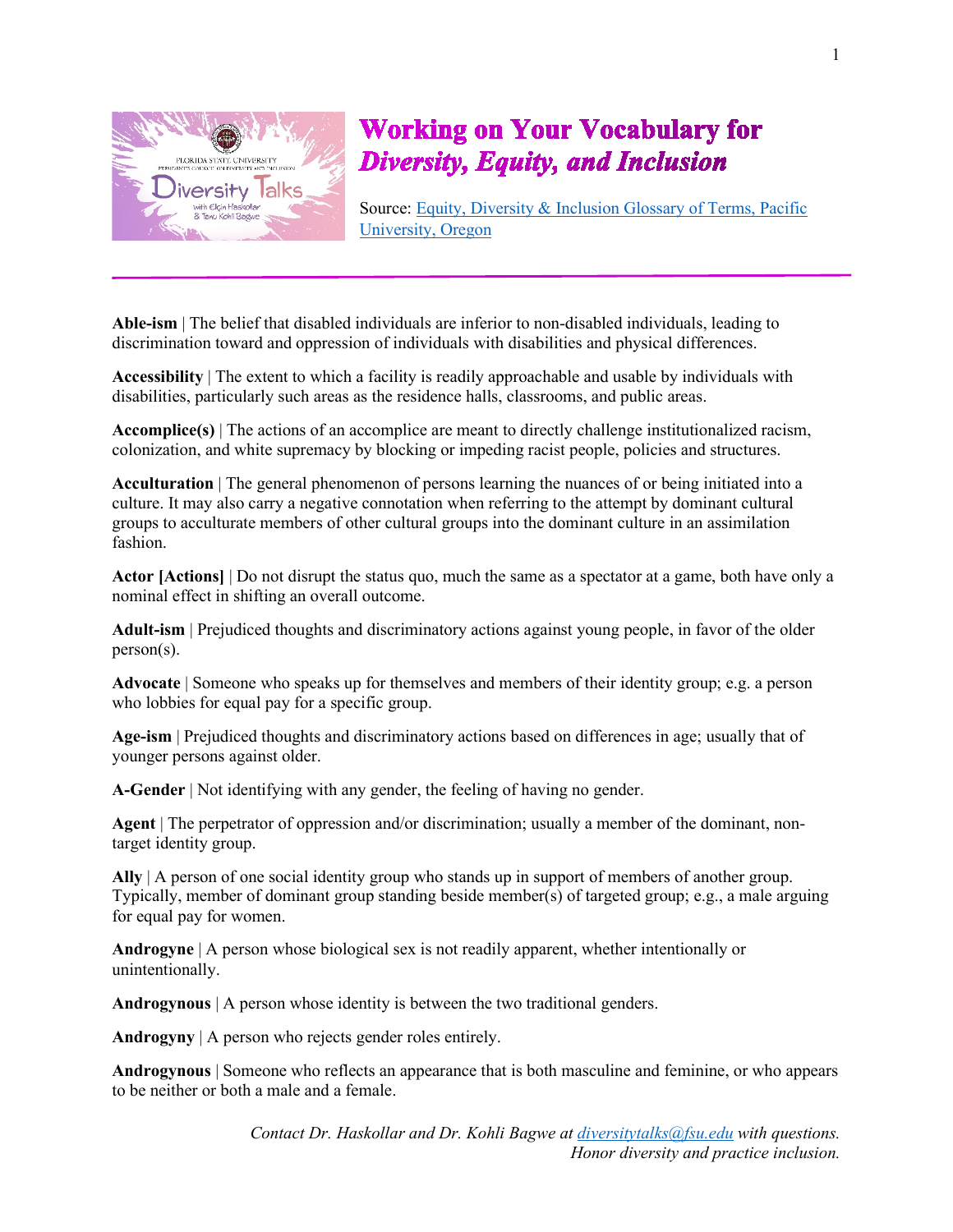Anti-Semitism | The fear or hatred of Jews, Judaism, and related symbols.

**A-Sexuality** | Little or no romantic, emotional and/or sexual attraction toward other persons. Asexual could be described as non-sexual, but asexuality is different from celibacy, which is a choice to not engage in sexual behaviors with another person.

**Assigned Sex** | What a doctor determines to be your physical sex birth based on the appearance of one's primary sex characteristics.

**Assimilation** | A process by which outsiders (*persons who are others by virtue of cultural heritage, gender, age, religious background, and so forth*) are brought into, or made to take on the existing identity of the group into which they are being assimilated. The term has had a negative connotation in recent educational literature, imposing coercion and a failure to recognize and value diversity. It is also understood as a survival technique for individuals or groups.

**Bias** | Prejudice; an inclination or preference, especially one that interferes with impartial judgment.

**Bigotry** | An unreasonable or irrational attachment to negative stereotypes and prejudices.

**Bi-Phobia** | The fear or hatred of homosexuality (*and other non‐heterosexual identities*), and persons perceived to be bisexual.

**Bi-Racial** | A person who identifies as coming from two races. A person whose biological parents are of two different races.

**Bi-Sexual** | A romantic, sexual, or/and emotional attraction toward people of all sexes. A person who identifies as bisexual is understood to have attraction to male and female identified persons. However, it can also mean female attraction and non-binary, or other identifiers. It is not restricted to only CIS identifiers.

**Brave Space** | Honors and invites full engagement from folks who are vulnerable while also setting the expectation that there could be an oppressive moment that the facilitator and allies have a responsibility to address.

**Categorization** | The natural cognitive process of grouping and labeling people, things, etc. based on their similarities. Categorization becomes problematic when the groupings become oversimplified and rigid (*e.g. stereotypes*).

**Cis-Gender** | A person who identifies as the gender they were assigned at birth.

**Cis-Sexism** | Oppression based assumption that transgender identities and sex embodiments are less legitimate than cis-gender ones.

**Class-ism** | Prejudiced thoughts and discriminatory actions based on a difference in socioeconomic status, income, class; usually by upper classes against lower.

**Coalition** | A collection of different people or groups, working toward a common goal.

**Codification** | The capture and expression of a complex concept in a simple symbol, sign or prop; for example, symbolizing "community" (*equity, connection, unity*) with a circle.

**Collusion** | Willing participation in the discrimination against and/or oppression of one's own group (*e.g., a woman who enforces dominant body ideals through her comments and actions*).

**Colonization** | The action or process of settling among and establishing control over the indigenous people of an area. The action of appropriating a place or domain for one's own use.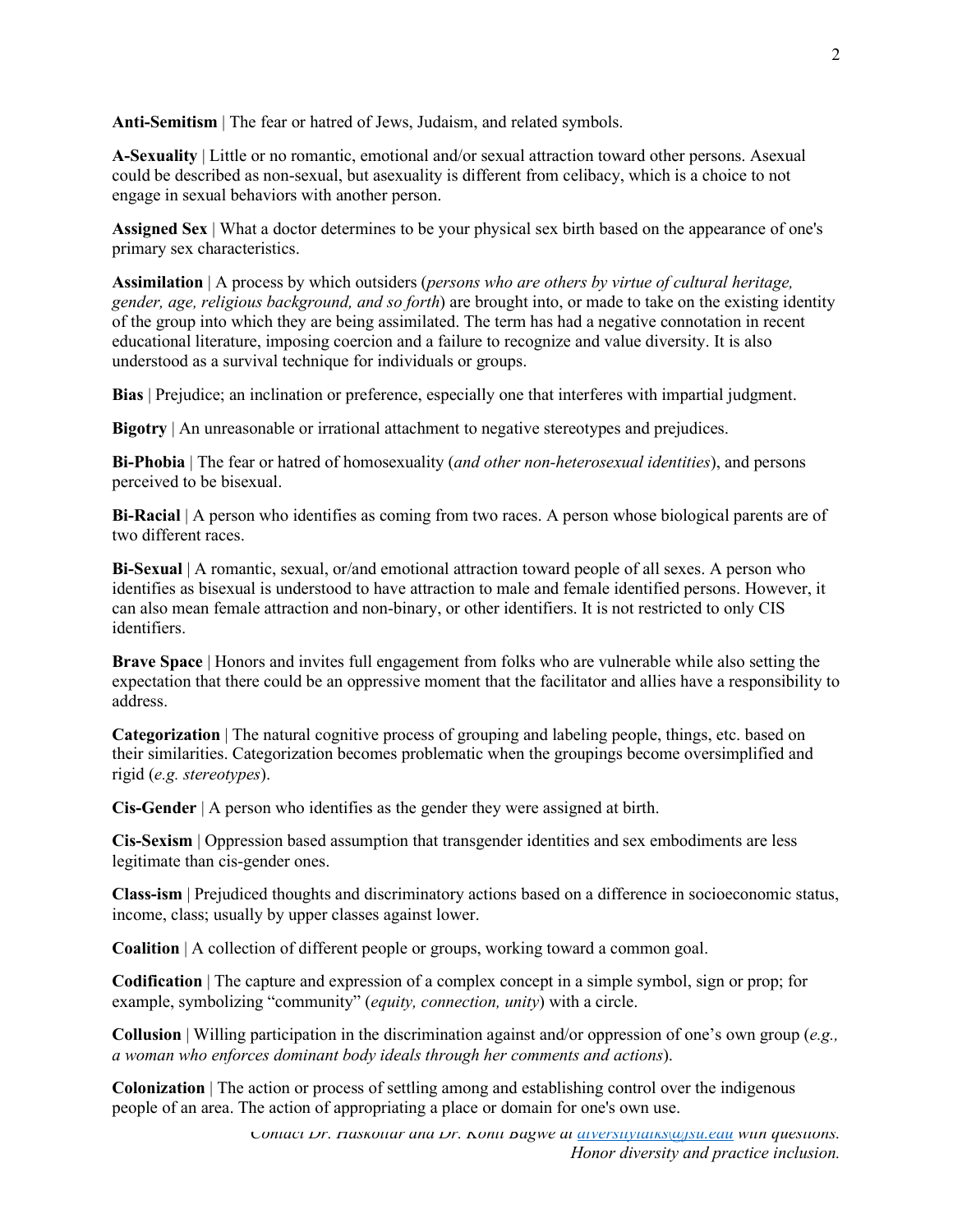**Color Blind** | The belief in treating everyone "equally" by treating everyone the same; based on the presumption that differences are by definition bad or problematic, and therefore best ignored (*i.e., "I don't see race, gender, etc.")*.

**Color-ism** | A form of prejudice or discrimination in which people are treated differently based on the social meanings attached to skin color.

**Co-Option** | A process of appointing members to a group, or an act of absorbing or assimilating.

**Co-Optation** | Various processes by which members of the dominant cultures or groups assimilate members of target groups, reward them, and hold them up as models for other members of the target groups. Tokenism is a form of co-optation.

**Conscious Bias (Explicit Bias)** | Refers to the attitudes and beliefs we have about a person or group on a conscious level. Much of the time, these biases and their expression arise as the direct result of a perceived threat. When people feel threatened, they are more likely to draw group boundaries to distinguish themselves from others.

**Critical Race Theory** | Critical race theory in education challenges the dominant discourse on race and racism as they relate to education by examining how educational theory, policy, and practice are used to subordinate certain racial and ethnic groups. There are at least five themes that form the basic perspectives, research methods, and pedagogy of critical race theory in education:

- 1. The centrality and intersectionality of race and racism
- 2. The challenge to dominant ideology
- 3. The commitment to social justice
- 4. The centrality of experiential knowledge
- 5. The interdisciplinary perspective

**Culture** | Culture is the pattern of daily life learned consciously and unconsciously by a group of people. These patterns can be seen in language, governing practices, arts, customs, holiday celebrations, food, religion, dating rituals, and clothing.

**Cultural Appropriation** | The adoption or theft of icons, rituals, aesthetic standards, and behavior from one culture or subculture by another. It is generally applied when the subject culture is a minority culture or somehow subordinate in social, political, economic, or military status to appropriating culture. This "appropriation" often occurs without any real understanding of why the original culture took part in these activities, often converting culturally significant artifacts, practices, and beliefs into "meaningless" popculture or giving them a significance that is completely different/less nuanced than they would originally have had.

**Culturally Responsive Pedagogy** | Culturally responsive pedagogy facilitates and supports the achievement of all students. In a culturally responsive classroom, reflective teaching and learning occur in a culturally supported, learner-centered context, whereby the strengths students bring to school are identified, nurtured and utilized to promote student achievement.

**D.A.C.A (Deferred Action for Childhood Arrivals) |** An American immigration policy that allows some individuals who were brought to the United States without inspection as children to receive a renewable two-year period of deferred action from deportation and become eligible for a work permit in the U.S.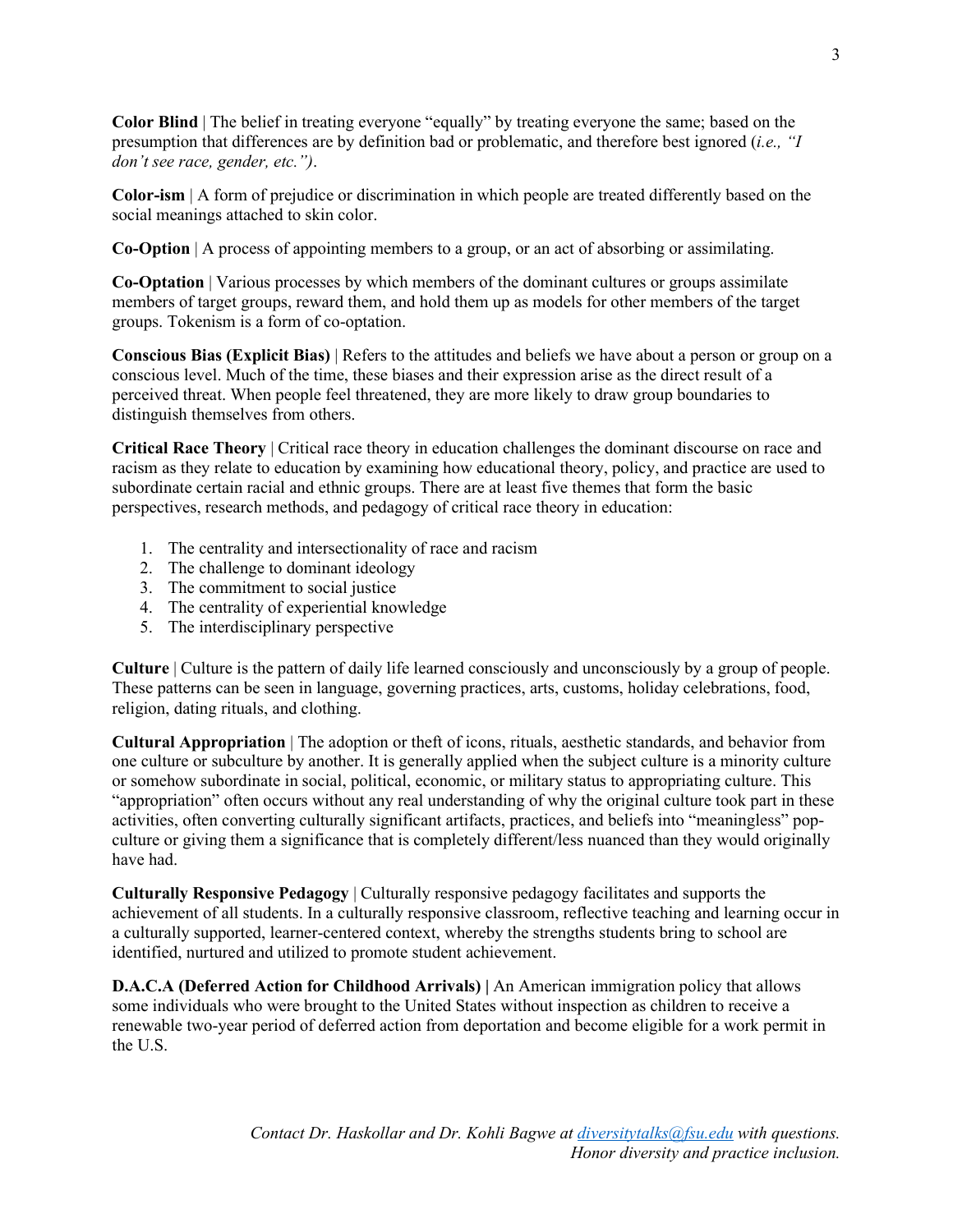**Drag Queen / King** | A man or woman dressed as the opposite gender, usually for the purpose of performance or entertainment. Many times, overdone or outrageous and may present a "stereotyped image."

**Dialogue** | "Communication that creates and recreates multiple understandings" (Wink, 1997). It is bidirectional, not zero‐sum and may or may not end in agreement. It can be emotional and uncomfortable, but is safe, respectful and has greater understanding as its goal.

**Disability** | An impairment that may be cognitive, developmental, intellectual, mental, physical, sensory, or some combination of these. It substantially affects a person's life activities and may be present from birth or occur during a person's lifetime.

**Discrimination** The denial of justice and fair treatment by both individuals and institutions in many areas, including employment, education, housing, banking, and political rights. Discrimination is an action that can follow prejudiced thinking.

**Diversity** | The wide variety of shared and different personal and group characteristics among human beings.

**Domestic Partner** | Either member of an unmarried, cohabiting, straight and same-sex couple that seeks benefits usually available only to spouses.

**Dominant Culture** | The cultural values, beliefs, and practices that are assumed to be the most common and influential within a given society.

**Ethnicity** | A social construct which divides individuals into smaller social groups based on characteristics such as a shared sense of group membership, values, behavioral patterns, language, political and economic interests, history and ancestral geographical base.

Examples of different ethnic groups are but not limited to:

- Haitian
- African American (Black)
- Chinese
- Korean
- Vietnamese (Asian)
- Cherokee, Mohawk
- Navajo (Native American)
- Cuban
- Mexican
- Puerto Rican (Latino)
- Polish
- Irish
- Swedish (White)

**Ethnocentricity** | Considered by some to be an attitude that views one's own culture as superior. Others cast it as "seeing things from the point of view of one's own ethnic group" without the necessary connotation of superiority.

**Euro-Centric** | The inclination to consider European culture as normative. While the term does not imply an attitude of superiority (*since all cultural groups have the initial right to understand their own culture as normative*), most use the term with a clear awareness of the historic oppressiveness of Eurocentric tendencies in U.S and European society.

> *Contact Dr. Haskollar and Dr. Kohli Bagwe at [diversitytalks@fsu.edu](mailto:diversitytalks@fsu.edu) with questions. Honor diversity and practice inclusion.*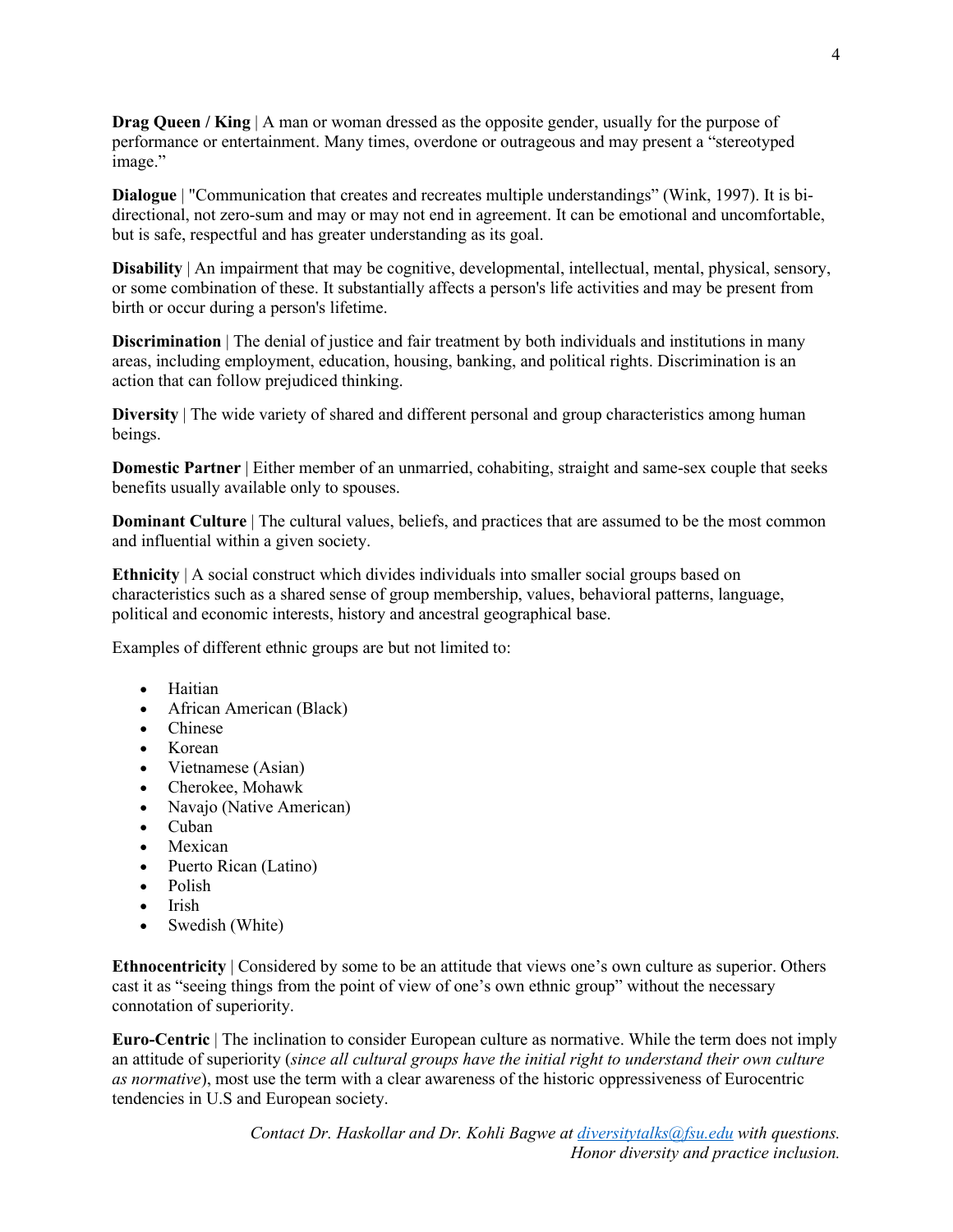**Equality** | A state of affairs in which all people within a specific society or isolated group have the same status in certain respects, including civil rights, freedom of speech, property rights and equal access to certain social goods and services.

**Equity** | Takes into consideration the fact that the social identifiers (*race, gender, socioeconomic status, etc.*) do, in fact, affect equality. In an equitable environment, an individual or a group would be given what was needed to give them equal advantage. This would not necessarily be equal to what others were receiving. It could be more or different. Equity is an ideal and a goal, not a process. It insures that everyone has the resources they need to succeed.

Feminism | The advocacy of women's rights on the ground of the equality of the sexes.

**Femme** | A person who expresses and/or identifies with femininity.

**First Nation People** | Individuals who identify as those who were the first people to live on the Western Hemisphere continent. People also identified as Native Americans.

**Fundamental Attribution Error** | A common cognitive action in which one attributes their own success and positive actions to their own innate characteristics *('I'm a good person')* and failure to external influences *('I lost it in the sun'),* while attributing others' success to external influences *('He had help and got lucky')* and failure to others' innate characteristics (*'They're bad people'*). This operates on group levels as well, with the in-group giving itself favorable attributions, while giving the out-group unfavorable attributions, as a way of maintaining a feeling of superiority, i.e. "double standard.".

**Gay** | A person who is emotionally, romantically or sexually attracted to members of the same gender.

**Gender** | The socially constructed concepts of masculinity and femininity; the "appropriate" qualities accompanying biological sex.

**Gender Bending** | Dressing or behaving in such a way as to question the traditional feminine or masculine qualities assigned to articles of clothing, jewelry, mannerisms, activities, etc.

**Gender Dysphoria (Gender Identity Disorder)** | Significant, clinical distress caused when a person's assigned birth gender is not the same as the one with which they identify. The American Psychiatric Association's Diagnostic and Statistical Manual of Mental Disorders (DSM) consider Gender Identity Disorder as "intended to better characterize the experiences of affected children, adolescents, and adults."

**Gender Expression** | External manifestations of gender, expressed through a person's name, pronouns, clothing, haircut, behavior, voice, and/or body characteristics.

**Gender Fluid** | A person who does not identify with a single fixed gender; of or relating to a person having or expressing a fluid or unfixed gender identity.

**Gender Identity** | Your internal sense of self; how you relate to your gender(s).

**Gender Non-Conforming** | A broad term referring to people who do not behave in a way that conforms to the traditional expectations of their gender, or whose gender expression does not fit into a category.

**Gender Queer** | Gender queer people typically reject notions of static categories of gender and embrace a fluidity of gender identity and often, though not always, sexual orientation. People who identify as "gender queer" may see themselves as both male or female aligned, neither male or female or as falling completely outside these categories.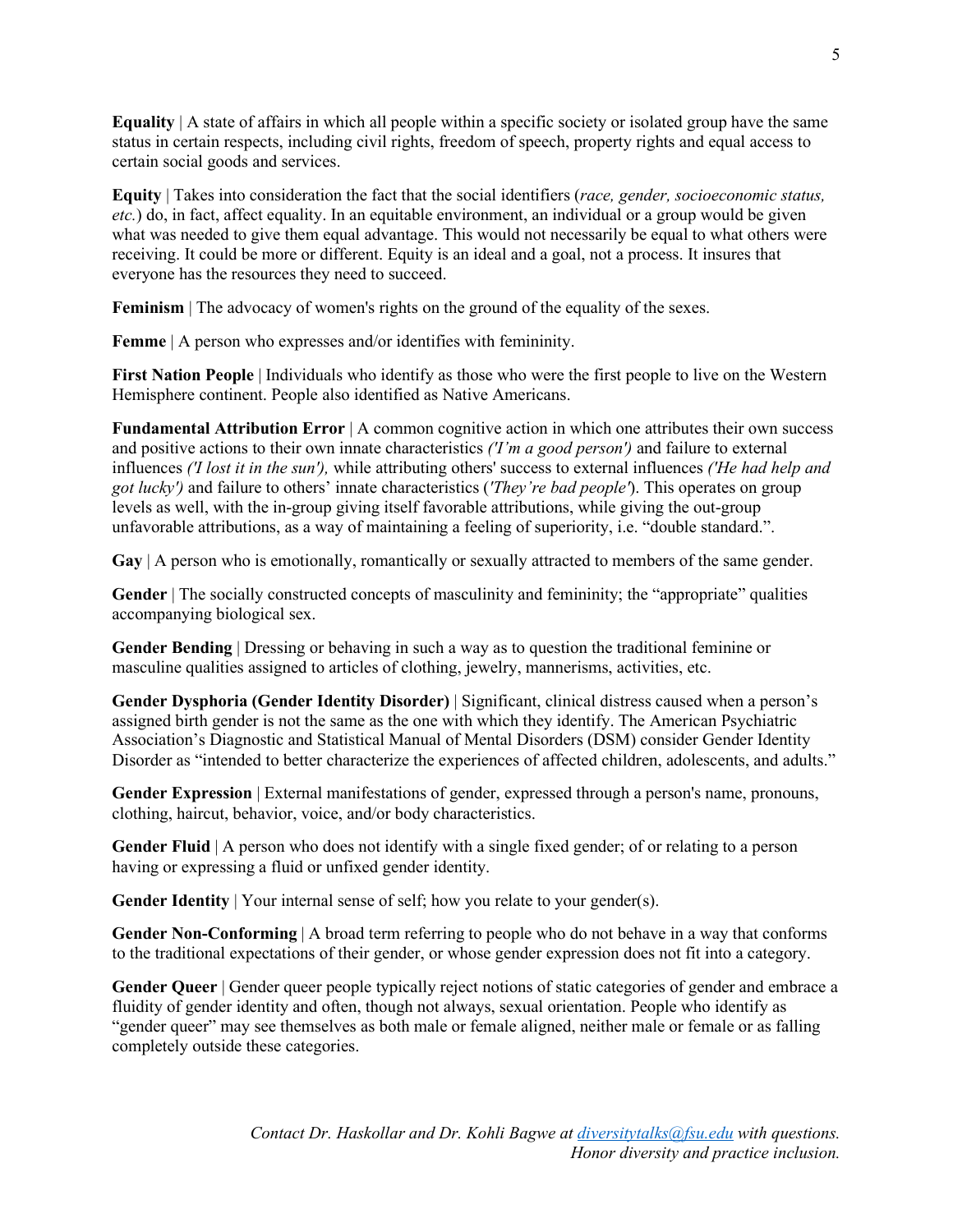**Hate Crime** | Hate crime legislation often defines a hate crime as a crime motivated by the actual or perceived race, color, religion, national origin, ethnicity, gender, disability, or sexual orientation of any person.

**Hermaphrodite** | An individual having the reproductive organs and many of the secondary sex characteristics of both sexes. (*Not a preferred term. See: [Intersex](https://www.pacificu.edu/life-pacific/support-safety/office-equity-diversity-inclusion/glossary-terms#Intersex))*

**Hetero-sexism** | The presumption that everyone is, and should be, heterosexual.

**Heterosexuality** | An enduring romantic, emotional and/or sexual attraction toward people of the other sex. The term "straight" is commonly used to refer to heterosexual people.

**Heterosexual** | Attracted to members of other or the opposite sex.

**Homophobia** | The fear or hatred of homosexuality (*and other non‐heterosexual identities*), and persons perceived to be gay or lesbian.

**Homosexual** | Attracted to members of the same sex. *(Not a preferred term. See [Gay,](https://www.pacificu.edu/life-pacific/support-safety/office-equity-diversity-inclusion/glossary-terms#Gay) [Lesbian\)](https://www.pacificu.edu/life-pacific/support-safety/office-equity-diversity-inclusion/glossary-terms#Lesbian)*

**Humility** | A modest or low view of one's own importance; humbleness.

**Impostor Syndrome** | Refers to individuals' feelings of not being as capable or adequate as others. Common symptoms of the impostor phenomenon include feelings of phoniness, self-doubt, and inability to take credit for one's accomplishments. The literature has shown that such impostor feelings influence a person's self-esteem, professional goal directed-ness, locus of control, mood, and relationships with others.

**Inclusion** | Authentically bringing traditionally excluded individuals and/or groups into processes, activities, and decision/policy making in a way that shares power.

**Inclusive Language** | Refers to non-sexist language or language that "includes" all persons in its references. For example, "a writer needs to proofread his work" excludes females due to the masculine reference of the pronoun. Likewise, "a nurse must disinfect her hands" is exclusive of males and stereotypes nurses as females.

**In-Group Bias ( Favoritism )** | The tendency for groups to "favor" themselves by rewarding group members economically, socially, psychologically, and emotionally in order to uplift one group over another.

**Institutional Racism** | It is widely accepted that racism is, by definition, institutional. Institutions have greater power to reward and penalize. They reward by providing career opportunities for some people and foreclosing them for others. They reward as well by the way social goods are distributed, by deciding who receives institutional benefits.

**Intercultural Competency** | A process of learning about and becoming allies with people from other cultures, thereby broadening our own understanding and ability to participate in a multicultural process. The key element to becoming more culturally competent is respect for the ways that others live in and organize the world and an openness to learn from them.

**Inter-Group Conflict** | Tension and conflict which exists between social groups and which may be enacted by individual members of these groups.

**Internalized Homophobia** | Among lesbians, gay men, and bisexuals, internalized sexual stigma (*also called internalized homophobia*) refers to the personal acceptance and endorsement of sexual stigma as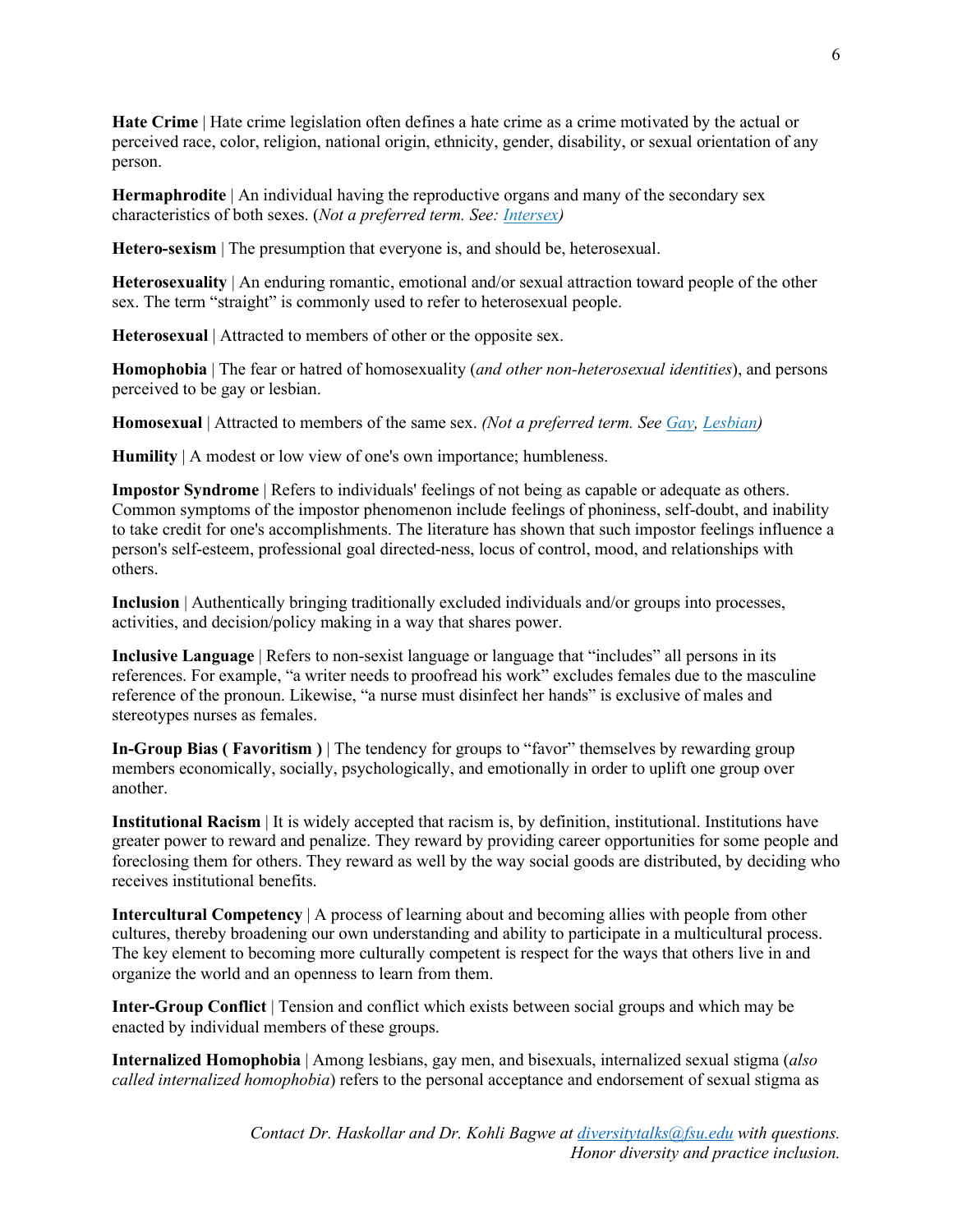part of the individual's value system and self-concept. It is the counterpart to sexual prejudice among heterosexuals.

**Internalized Oppression** | The process whereby individuals in the target group make oppression internal and personal by coming to believe that the lies, prejudices, and stereotypes about them are true. Members of target groups exhibit internalized oppression when they alter their attitudes, behaviors, speech, and self-confidence to reflect the stereotypes and norms of the dominant group. Internalized oppression can create low self-esteem, self-doubt, and even self-loathing. It can also be projected outward as fear, criticism, and distrust of members of one's target group.

**Internalized Racism** | When individuals from targeted racial groups internalize racist beliefs about themselves or members of their racial group. Examples include using creams to lighten one's skin, believing that white leaders are inherently more competent, asserting that individuals of color are not as intelligent as white individuals, believing that racial inequality is the result of individuals of color not raising themselves up "by their bootstraps". (*Jackson & Hardiman, 1997*)

**Intersectionality** | An approach largely advanced by women of color, arguing that classifications such as gender, race, class, and others cannot be examined in isolation from one another; they interact and intersect in individuals' lives, in society, in social systems, and are mutually constitutive. Exposing [one's] multiple identities can help clarify the ways in which a person can simultaneously experience privilege and oppression. For example, a Black woman in America does not experience gender inequalities in exactly the same way as a white woman, nor racial oppression identical to that experienced by a Black man. Each race and gender intersection produces a qualitatively distinct life.

**Intersex** | An umbrella term describing people born with reproductive or sexual anatomy and/or chromosome pattern that can't be classified as typically male or female.

**ISM** | A social phenomenon and psychological state where prejudice is accompanied by the power to systemically enact it.

**Lesbian** | A woman who is attracted to other women. Also used as an adjective describing such women.

**LGBTQIA+** | Acronym encompassing the diverse groups of lesbians, gay, bisexual, transgender, intersex, and asexual and/or corresponding queer alliances/associations. It is a common misconception that the "A" stands for allies/ally. The full acronym is "Lesbian, Gay, Bisexual, Transgender, Queer, Intersex, Asexual, with all other queer identities that are not encompassed by the letters themselves being represented by the "+".

**Lines of Difference** | A person who operates across lines of difference is one who welcomes and honors perspectives from others in different racial, gender, socioeconomic, generational, regional groups than their own. *[Listing is not exhaustive]*

**Look-ism** | Discrimination or prejudice based upon an individual's appearance.

**Marginalized** | Excluded, ignored, or relegated to the outer edge of a group/society/community.

**Micro-Aggressions** | Commonplace daily verbal, behavioral, or environmental indignities, whether intentional or unintentional, that communicate hostile, derogatory racial slights. These messages may be sent verbally, (*"You speak good English"*), non-verbally (*clutching one's purse more tightly around people from certain race/ethnicity*) or environmentally (*symbols like the confederate flag or using Native American mascots*). Such communications are usually outside the level of conscious awareness of perpetrators.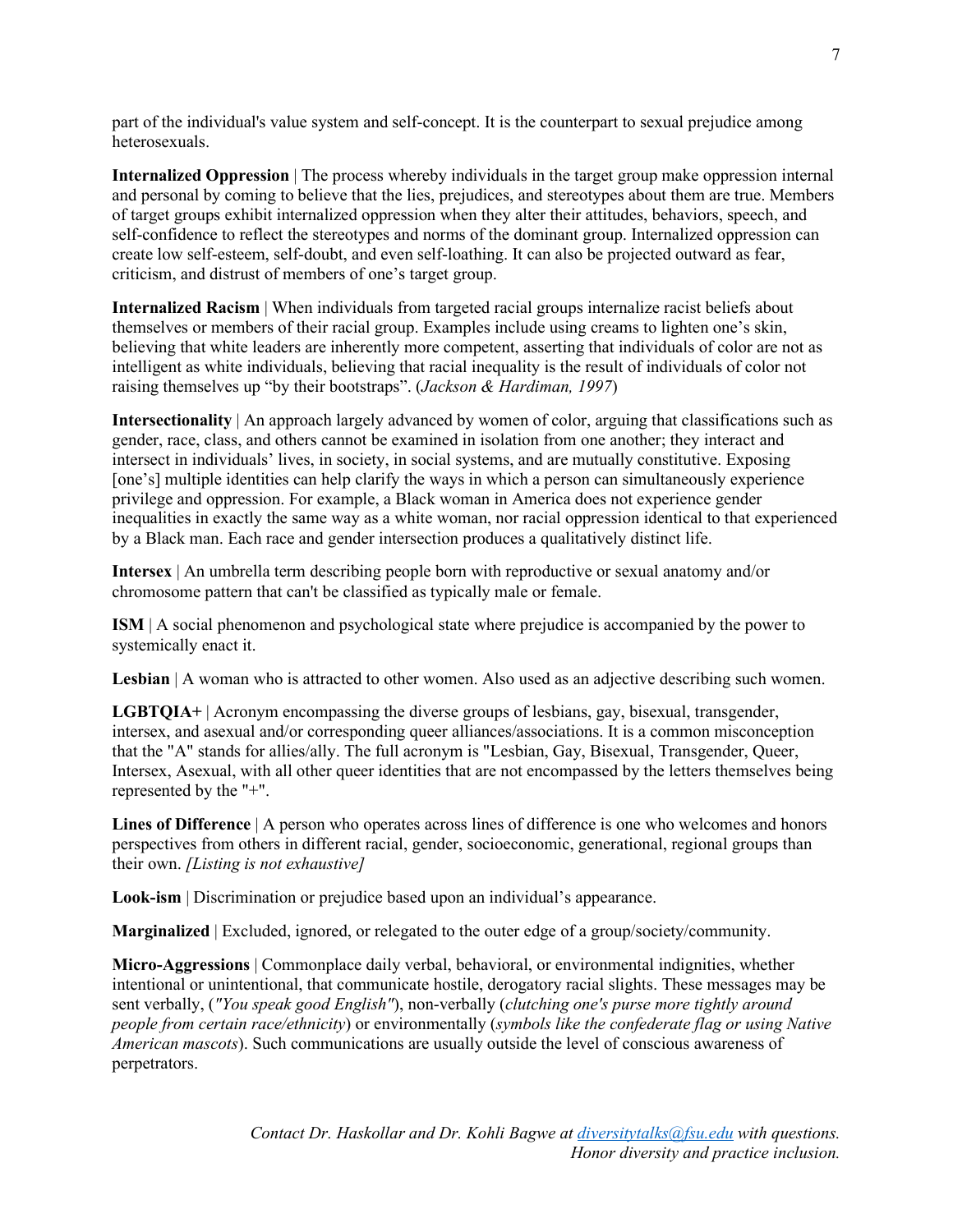**Micro-Insults** | Verbal and nonverbal communications that subtly convey rudeness and insensitivity and demean a person's racial heritage or identity. An example is an employee who asks a colleague of color how she got her job, implying she may have landed it through an affirmative action or quota system.

**Micro-Invalidation** | Communications that subtly exclude, negate or nullify the thoughts, feelings or experiential reality of a person of color. For instance, white individuals often ask Asian-Americans where they were born, conveying the message that they are perpetual foreigners in their own land.

**Model Minority** | Refers to a minority ethnic, racial, or religious group whose members achieve a higher degree of success than the population average. This success is typically measured in income, education, and related factors such as low crime rate and high family stability.

**Mono-Racial** | To be of only one race (*composed of or involving members of one race only; (of a person) not of mixed race.*)

**Multi-Cultural** | This term is used in a variety of ways and is less often defined by its users than terms such as multiculturalism or multicultural education.

One common use of the term refers to the raw fact of cultural diversity: "multicultural education … responds to a multicultural population." Another use of the term refers to an ideological awareness of diversity: "[multicultural theorists] have a clear recognition of a pluralistic society." Still others go beyond this and understand multicultural as reflecting a specific ideology of inclusion and openness toward "others." Perhaps the most common use of this term in the literature is in reference simultaneously to a context of cultural pluralism and an ideology of inclusion or "mutual exchange of and respect for diverse cultures."

When the term is used to refer to a group of persons *(or an organization or institution)*, it most often refers to the presence of and mutual interaction among diverse persons *(in terms of race, class, gender, and so forth)* of significant representation in the group. In other words, a few African Americans in a predominantly European American congregation would not make the congregation "multicultural." Some, however, do use the term to refer to the mere presence of some non-majority persons somewhere in the designated institution *(or group or society)*, even if there is neither significant interaction nor substantial numerical representation.

**Multi-Cultural Feminism** | The advocacy of women's rights on the ground of the equality of the sexes within cultural/ethnic groups within a society.

**Multi-Ethnic** | An individual that comes from more than one ethnicity. An individual whose parents are born with more than one ethnicity.

**Multiplicity** | The quality of having multiple, simultaneous social identities (e.g., being male and Buddhist and working-class).

**Multi-Racial** | An individual that comes from more than one race.

**Naming** | When one articulates a thought that traditionally has not been discussed.

**National Origin** | The political state from which an individual hails; may or may not be the same as that person's current location or citizenship.

**Neo-Liberalism** | A substantial subjugation and marginalization of policies and practices informed by the values of social justice and equity.

**Non-Binary/Gender Queer/Gender Variant** | Terms used by some people who experience their gender identity and/or gender expression as falling outside the categories of man and woman.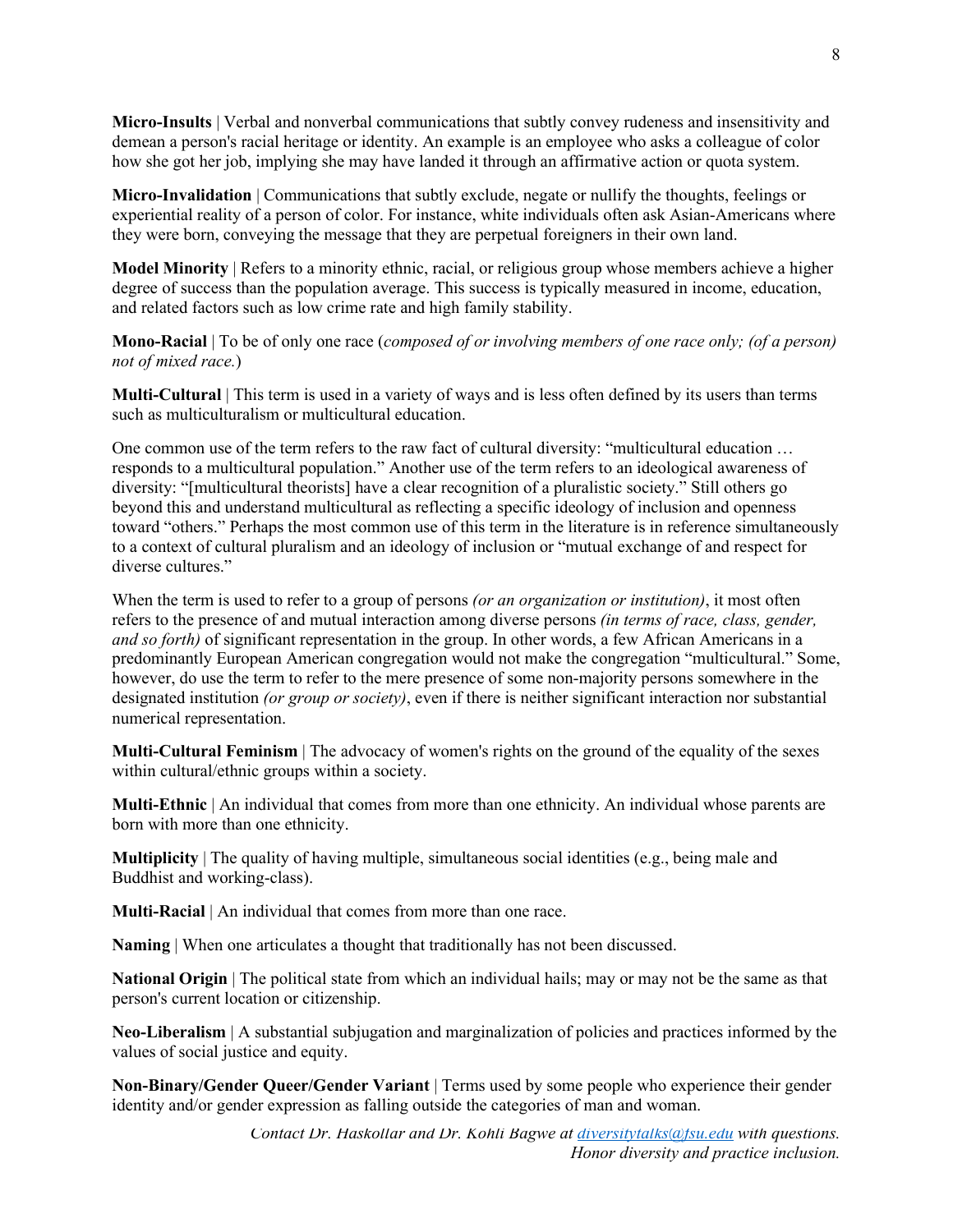**Non-White** | Used at times to reference all persons or groups outside of the white culture, often in the clear consciousness that white culture should be seen as an alternative to various non-white cultures and not as normative.

**Oppression** | Results from the use of institutional power and privilege where one person or group benefits at the expense of another. Oppression is the use of power and the effects of domination.

**Pan-Sexual** | A term referring to the potential for sexual attractions or romantic love toward people of all gender identities and biological sexes. The concept of pan-sexuality deliberately rejects the gender binary and derives its origin from the transgender movement.

**Persons of Color** | A collective term for men and women of Asian, African, Latin and Native American backgrounds; as opposed to the collective "White" for those of European ancestry.

**Personal Identity** | Our identities as individuals including our personal characteristics, history, personality, name, and other characteristics that make us unique and different from other individuals.

**Prejudice** | A prejudgment or preconceived opinion, feeling, or belief, usually negative, often based on stereotypes, that includes feelings such as dislike or contempt and is often enacted as discrimination or other negative behavior; OR, a set of negative personal beliefs about a social group that leads individuals to prejudge individuals from that group or the group in general, regardless of individual differences among members of that group.

**Privilege** | Unearned access to resources (social power) only readily available to some individuals as a result of their social group.

**Privileged Group Member** | A member of an advantaged social group privileged by birth or acquisition, i.e. Whites, men, owning class, upper-middle-class, heterosexuals, gentiles, Christians, non-disabled individuals.

**Post-Racial** | A theoretical term to describe an environment free from racial preference, discrimination, and prejudice.

**Queer** | An umbrella term that can refer to anyone who transgresses society's view of gender or sexuality. The definition indeterminacy of the word Queer, its elasticity, is one of its constituent characteristics: "A zone of possibilities."

**Questioning** | A term used to refer to an individual who is uncertain of their sexual orientation or identity.

**Race** | A social construct that artificially divides individuals into distinct groups based on characteristics such as physical appearance (particularly skin color), ancestral heritage, cultural affiliation or history, ethnic classification, and/or the social, economic, and political needs of a society at a given period of time. Scientists agree that there is no biological or genetic basis for racial categories.

**Racial Equity** | Racial equity is the condition that would be achieved if one's racial identity is no longer predicted, in a statistical sense, how one fares. When this term is used, the term may imply that racial equity is one part of racial justice, and thus also includes work to address the root causes of inequities, not just their manifestations. This includes the elimination of policies, practices, attitudes and cultural messages that reinforce differential outcomes by race or fail to eliminate them.

**Racial Profiling** The use of race or ethnicity as grounds for suspecting someone of having committed an offense.

**Racism** | Prejudiced thoughts and discriminatory actions based on a difference in race/ethnicity; usually by white/European descent groups against persons of color. Racism is racial prejudice plus power. It is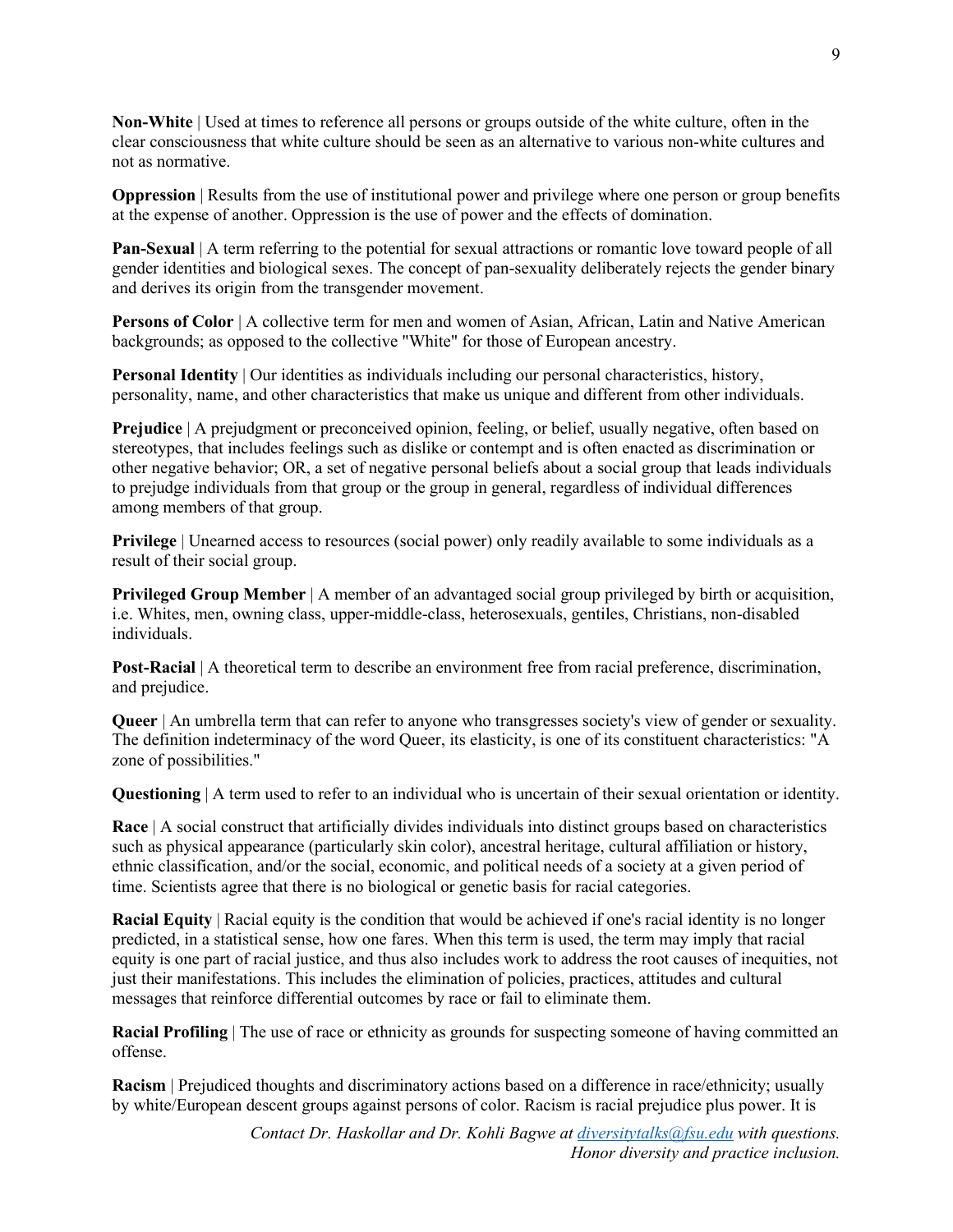the intentional or unintentional use of power to isolate, separate and exploit others. The use of power is based on a belief in superior origin, the identity of supposed racial characteristics. Racism confers certain privileges on and defends the dominant group, which in turn, sustains and perpetuates racism.

**Rainbow Flag** | The Rainbow Freedom Flag was designed in 1978 by Gilbert Baker to designate the great diversity of the LGBTIQ community. It has been recognized by the International Flag Makers Association as the official flag of the LGBTIQ civil rights movement.

**Re-Fencing (Exception-Making)** | A cognitive process for protecting stereotypes by explaining any evidence/example to the contrary as an isolated exception.

**Religion** | A system of beliefs, usually spiritual in nature, and often in terms of a formal, organized denomination.

**Resilience** | The ability to recover from some shock or disturbance

**Safe Space** | Refers to an environment in which everyone feels comfortable expressing themselves and participating fully, without fear of attack, ridicule or denial of experience.

**Safer Space** | A supportive, non-threatening environment that encourages open-mindedness, respect, a willingness to learn from others, as well as physical and mental safety.

**Saliency** The quality of a group identity in which an individual is more conscious, and plays a larger role in that individual's day‐to‐day life; for example, a man's awareness of his "maleness" in an elevator with only women.

**Scapegoating** The action of blaming an individual or group for something when, in reality, there is no one person or group responsible for the problem. It targets another person or group as responsible for problems in society because of that person's group identity.

**Sex** | Biological classification of male or female (based on genetic or physiological features); as opposed to gender.

**Sexism** | Prejudiced thoughts and discriminatory actions based on a difference in sex/gender; usually by men against women.

**Sexual Orientation** | One's natural preference in sexual partners; examples include homosexuality, heterosexuality, or bisexuality. Sexual orientation is not a choice, it is determined by a complex interaction of biological, genetic, and environmental factors.

**Social Identity** | Involves the ways in which one characterizes oneself, the affinities one has with other people, the ways one has learned to behave in stereotyped social settings, the things one values in oneself and in the world, and the norms that one recognizes or accepts governing everyday behavior.

**Social Identity Development** | The stages or phases that a person's group identity follows as it matures or develops.

**Social Justice** | A broad term for action intended to create genuine equality, fairness, and respect among peoples.

**Social Oppression** | This condition exists when one social group, whether knowingly or unconsciously, exploits another group for its own benefit.

**Social Self-Esteem** | The degree of positive/negative evaluation an individual holds about their particular situation in regard to their social identities.

> *Contact Dr. Haskollar and Dr. Kohli Bagwe at [diversitytalks@fsu.edu](mailto:diversitytalks@fsu.edu) with questions. Honor diversity and practice inclusion.*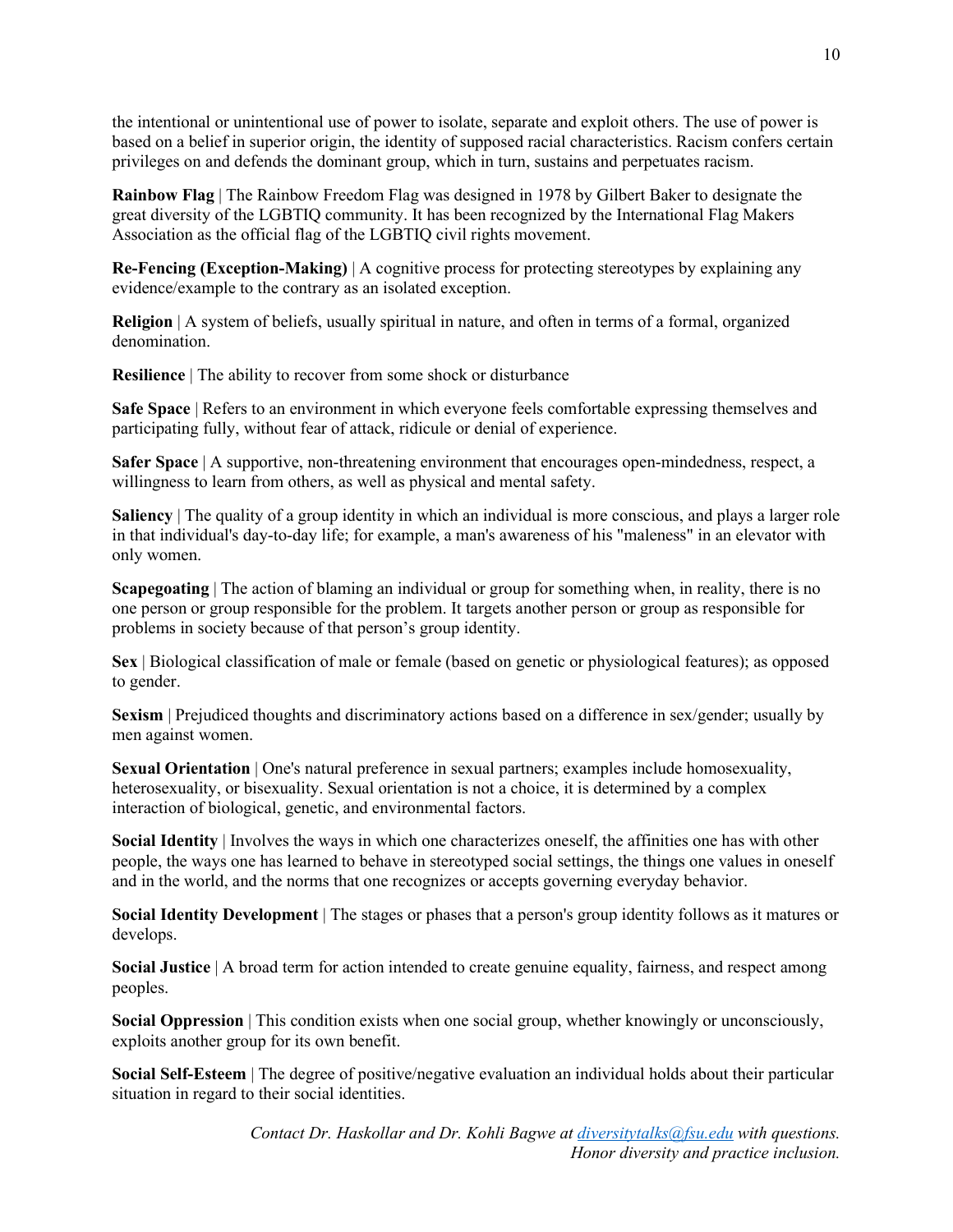**Social Self-View** | An individual's perception about which social identity group(s) they belong.

**Stereotype** | Blanket beliefs and expectations about members of certain groups that present an oversimplified opinion, prejudiced attitude, or uncritical judgment. They go beyond necessary and useful categorizations and generalizations in that they are typically negative, are based on little information and are highly generalized.

**System of Oppression** | Conscious and unconscious, non-random, and organized harassment, discrimination, exploitation, discrimination, prejudice and other forms of unequal treatment that impact different groups.

**Tolerance** | Acceptance, and open‐mindedness to different practices, attitudes, and cultures; does not necessarily mean agreement with the differences.

**Token-ism** | Hiring or seeking to have representation such as a few women and/or racial or ethnic minority persons so as to appear inclusive while remaining mono-cultural.

**Transgender/Trans** | An umbrella term for people whose gender identity differs from the sex they were assigned at birth. The term transgender is not indicative of gender expression, sexual orientation, hormonal makeup, physical anatomy, or how one is perceived in daily life.

**Transgressive** | Challenging the accepted expectations and/or rules of the appropriateness of "polite society".

**Trans Misogyny** | The negative attitudes, expressed through cultural hate, individual and state violence, and discrimination directed toward trans women and transfeminine people.

**Transphobia** | Fear or hatred of transgender people; transphobia is manifested in a number of ways, including violence, harassment, and discrimination. This phobia can exist in LGB and straight communities.

**Transexual** | One who identifies as a gender other than that of their biological sex.

**Two Spirit** | An umbrella term for a wide range of non-binary culturally recognized gender identities and expressions among Indigenous people.

A Native American term for individuals who identify both as male and female. In western culture, these individuals are identified as lesbian, gay, bi‐sexual or trans-gendered.

**Unconscious Bias (Implicit Bias)** | Social stereotypes about certain groups of people that individuals form outside their own conscious awareness. Everyone holds unconscious beliefs about various social and identity groups, and these biases stem from one's tendency to organize social worlds by categorizing.

**Undocumented** | A foreign-born person living in the United States without legal citizenship status.

**Undocumented Student** | School-aged immigrants who entered the United States without inspection/overstayed their visas and are present in the United States with or without their parents. They face unique legal uncertainties and limitations within the United States educational system.

**Veteran Status** | Whether or not an individual has served in a nation's armed forces (or other uniformed service).

**Whiteness** | A broad social construction that embraces the white culture, history, ideology, racialization, expressions, and economic, experiences, epistemology, and emotions and behaviors and nonetheless reaps material, political, economic, and structural benefits for those socially deemed white.